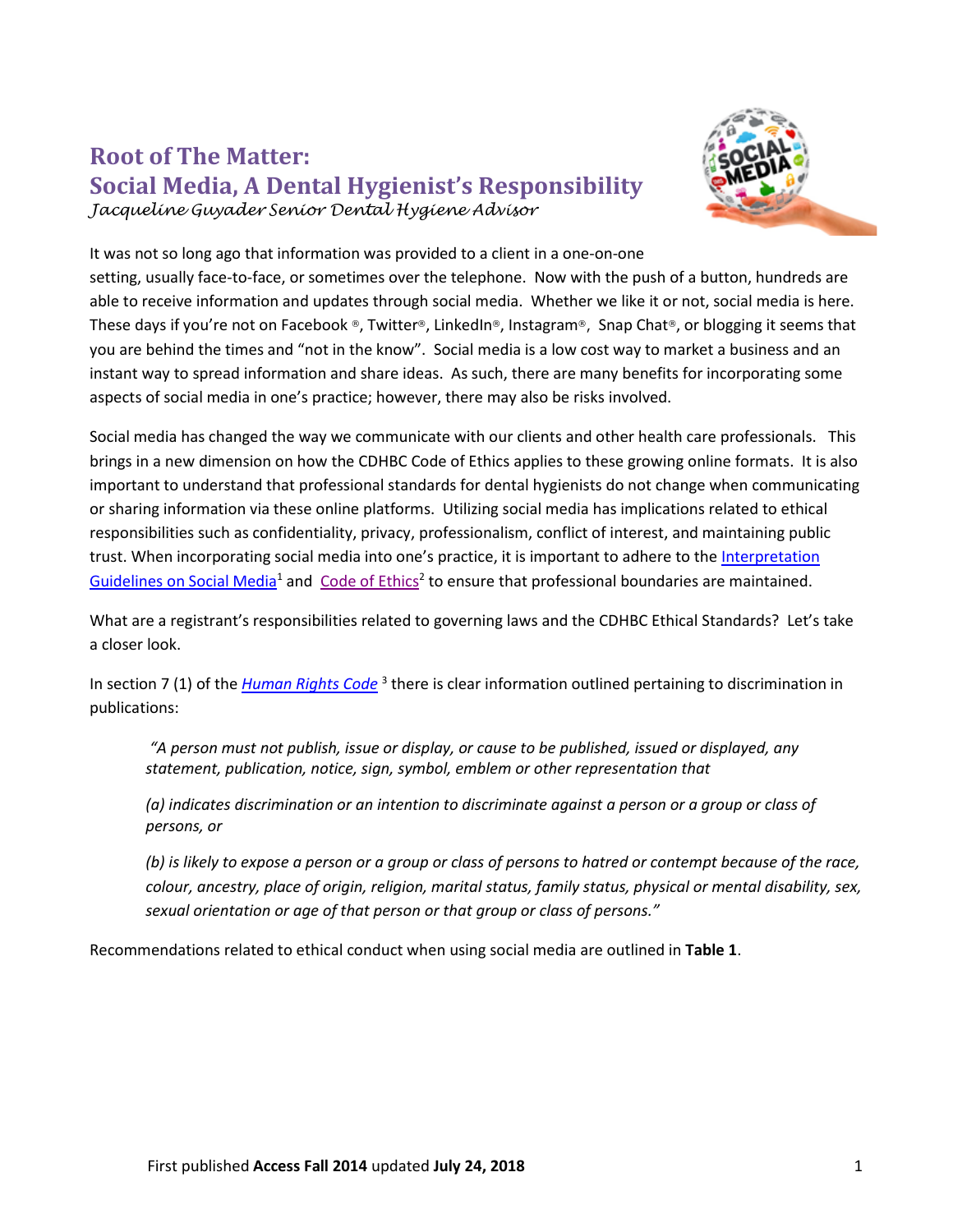| <b>TABLE 1</b>                                                                     |                                                                                                                                                                                                                                                                                                                                                 |                                                                                                                                                                                                                                                                                                                                                                                                                                                                                                                                                                                                                                                                                                                                                                                                                                                                                                                                                                                                                                                                                                                                                                                                                                                                                                                                                                                                                                                                                                                                                                                                                                                                                 |
|------------------------------------------------------------------------------------|-------------------------------------------------------------------------------------------------------------------------------------------------------------------------------------------------------------------------------------------------------------------------------------------------------------------------------------------------|---------------------------------------------------------------------------------------------------------------------------------------------------------------------------------------------------------------------------------------------------------------------------------------------------------------------------------------------------------------------------------------------------------------------------------------------------------------------------------------------------------------------------------------------------------------------------------------------------------------------------------------------------------------------------------------------------------------------------------------------------------------------------------------------------------------------------------------------------------------------------------------------------------------------------------------------------------------------------------------------------------------------------------------------------------------------------------------------------------------------------------------------------------------------------------------------------------------------------------------------------------------------------------------------------------------------------------------------------------------------------------------------------------------------------------------------------------------------------------------------------------------------------------------------------------------------------------------------------------------------------------------------------------------------------------|
| <b>Principle</b>                                                                   | <b>CDHBC Ethical</b>                                                                                                                                                                                                                                                                                                                            | <b>Recommendations</b>                                                                                                                                                                                                                                                                                                                                                                                                                                                                                                                                                                                                                                                                                                                                                                                                                                                                                                                                                                                                                                                                                                                                                                                                                                                                                                                                                                                                                                                                                                                                                                                                                                                          |
|                                                                                    | Statement <sup>2</sup>                                                                                                                                                                                                                                                                                                                          |                                                                                                                                                                                                                                                                                                                                                                                                                                                                                                                                                                                                                                                                                                                                                                                                                                                                                                                                                                                                                                                                                                                                                                                                                                                                                                                                                                                                                                                                                                                                                                                                                                                                                 |
| <b>CONFIDENTIALITY</b><br><b>PROFESSIONALISM</b>                                   | Practice the principle of<br>confidentiality.<br>Hold paramount the<br>health and welfare of<br>those served<br>professionally.                                                                                                                                                                                                                 | Content posted on social media should never reference a client or<br>$\bullet$<br>provide any identifiable information related to the client. <sup>4-6</sup><br>Informed consent must be obtained from a client if posting<br>information such as a testimonial on Facebook®. However, the client<br>must understand the intended use of the information and privacy<br>regulations must adhere to the <i>Personal Information Protection Act</i> . <sup>7</sup><br>Discussions with clients related to their oral health care should not<br>$\bullet$<br>occur on an open social media site. <sup>5, 9</sup><br>Ensure high privacy settings are in place. However, even these<br>$\bullet$<br>cannot always guarantee privacy. <sup>4, 8</sup><br>Keep the postings professional with general information about your<br>$\bullet$<br>practice setting.<br>Keep personal and professional information separate. <sup>8</sup><br>Think twice before accepting a "friend" invite to a social media site<br>from a client, as it can blur the professional boundaries. <sup>4, 6, 8-10</sup><br>Be cautious when posting as professional character may be judged<br>$\bullet$<br>based on how one portrays themselves online. <sup>5, 9</sup><br>Language and photos should be professional and responsible. <sup>8-11</sup><br>$\bullet$<br>Ensure links and posting of oral health related information are from<br>credible sources using appropriate copyright permission. <sup>4, 5</sup><br>Use professional judgment when posting, as a dental hygienist is<br>$\bullet$<br>accountable and responsible for information posted on a social<br>media platform. <sup>10</sup> |
| <b>MAINTAINING</b><br><b>PUBLIC TRUST</b><br><b>CONFLICT OF</b><br><b>INTEREST</b> | Represent the values and<br>ethics of dental hygiene<br>before others, and<br>maintain the public trust<br>in dental hygienists and<br>their profession.<br>Avoid a conflict of<br>interest in carrying out<br>professional duties, but<br>where such conflict<br>arises, fully disclose the<br>circumstances without<br>delay to the client or | If you identify yourself as a dental hygienist on Facebook®,<br>$\bullet$<br>remember to act responsibly at all times and uphold the reputation<br>of your profession. <sup>8</sup><br>Anything posted on social media is permanent even with high privacy<br>settings. Negative remarks and inaccurate information may impact<br>client trust and have a harmful effect on the image of the<br>profession. <sup>9-11</sup><br>Even if a post or photo is deleted, there is a digital footprint that will<br>always remain. Therefore, post with caution. <sup>8, 9</sup><br>Ensure credentials are not misrepresented. <sup>5</sup><br>A health professional should disclose to the public if there is a<br>$\bullet$<br>conflict of interest. <sup>4, 8, 10</sup> For example, recommending a product<br>without disclosing that you work for the company and benefit from<br>the sale of the product.                                                                                                                                                                                                                                                                                                                                                                                                                                                                                                                                                                                                                                                                                                                                                                        |
| <b>DUTY TO REPORT</b>                                                              | appropriate agency.<br><b>Report to their licensing</b><br>body or other<br>appropriate agencies any<br>illegal or unethical<br>professional decisions or<br>practices by dental<br>hygienists, or others.                                                                                                                                      | It is considered an ethical responsibility to report a dental hygienist if<br>$\bullet$<br>and when information posted on their professional online site<br>constitutes unethical behavior or if the behavior posted is not in the<br>best interest of the client or public. <sup>2, 5, 6</sup>                                                                                                                                                                                                                                                                                                                                                                                                                                                                                                                                                                                                                                                                                                                                                                                                                                                                                                                                                                                                                                                                                                                                                                                                                                                                                                                                                                                 |